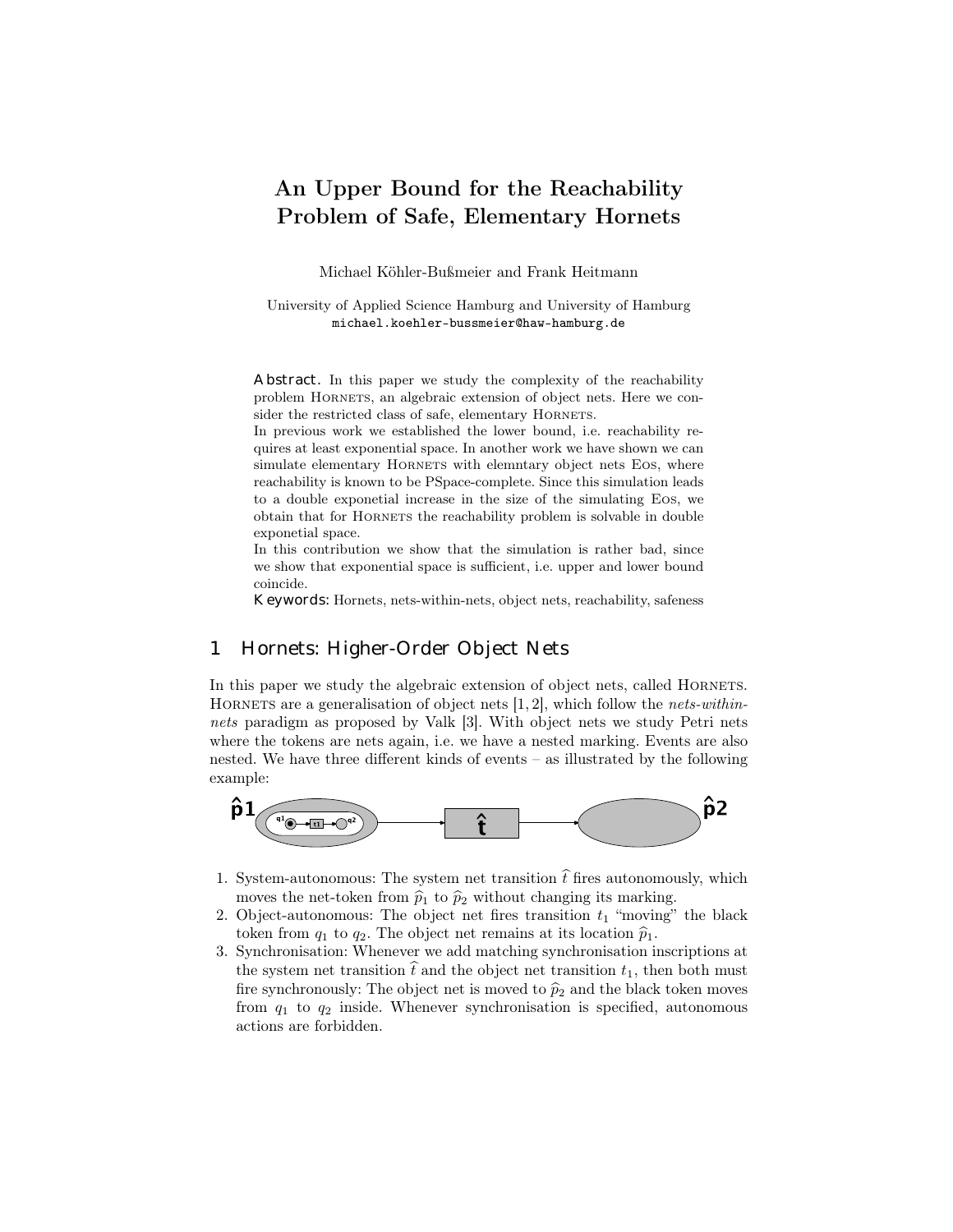For Hornets we extend object-nets with algebraic concepts that allow to modify the structure of the net-tokens as a result of a firing transition. This is a generalisation of the approach of algebraic nets [4], where algebraic data types replace the anonymous black tokens.

*Example 1.* We consider a HORNET with two workflow nets  $N_1$  and  $N_2$  as tokens – cf. Figure 1. To model a run-time adaption, we combine  $N_1$  and  $N_2$  resulting in the net  $N_3 = (N_1||N_2)$ . This modification is modelled by transition t of the HORNETS in Fig. 1. In a binding  $\alpha$  with  $x \mapsto N_1$  and  $y \mapsto N_2$  the transition t is enabled. Assume that  $(x||y)$  evaluates to  $N_3$  for  $\alpha$ . If t fires it removes the two net-tokens from  $p$  and  $q$  and generates one new net-token on place  $r$ . The net-token on r has the structure of  $N_3$  and its marking is obtained as a transfer from the token on v in  $N_1$  and the token on s in  $N_2$  into  $N_3$ . This transfer is possible since all the places of  $N_1$  and  $N_2$  are also places in  $N_3$  and tokens can be transferred in the obvious way.



Fig. 1. Modification of the net-token's structure

The use of algebraic operations in HORNETS relates them to *algebraic higher*order  $(AHO)$  systems [5], which are restricted to two-levelled systems but have a greater flexibility for the operations on net-tokens, since each net transformation is allowed. There is also a relationship to Nested Nets [6], which are used for adaptive systems.

It is not hard to prove that the general HORNET formalism is Turing-complete. In [7] we have proven that there are several possibilities to simulate counter programs: One could use the nesting to encode counters. Another possibility is to encode counters in the algebraic structure of the net operators.

In this paper we like to study the *complexity* that arises due the algebraic structure. Here, we restrict HORNETS to guarantee that the system has a finite state space. First, we allow at most one token on each place, which results in the class of *safe* HORNETS. However this restriction does not guarantee finite state spaces, since we have the nesting depth as a second source of undecidability [2]. Second, we restrict the universe of object nets to finite sets. Finally, we restrict the nesting depth and introduce the class of *elementary* HORNETS, which have a two-levelled nesting structure. This is done in analogy to the class of elemtary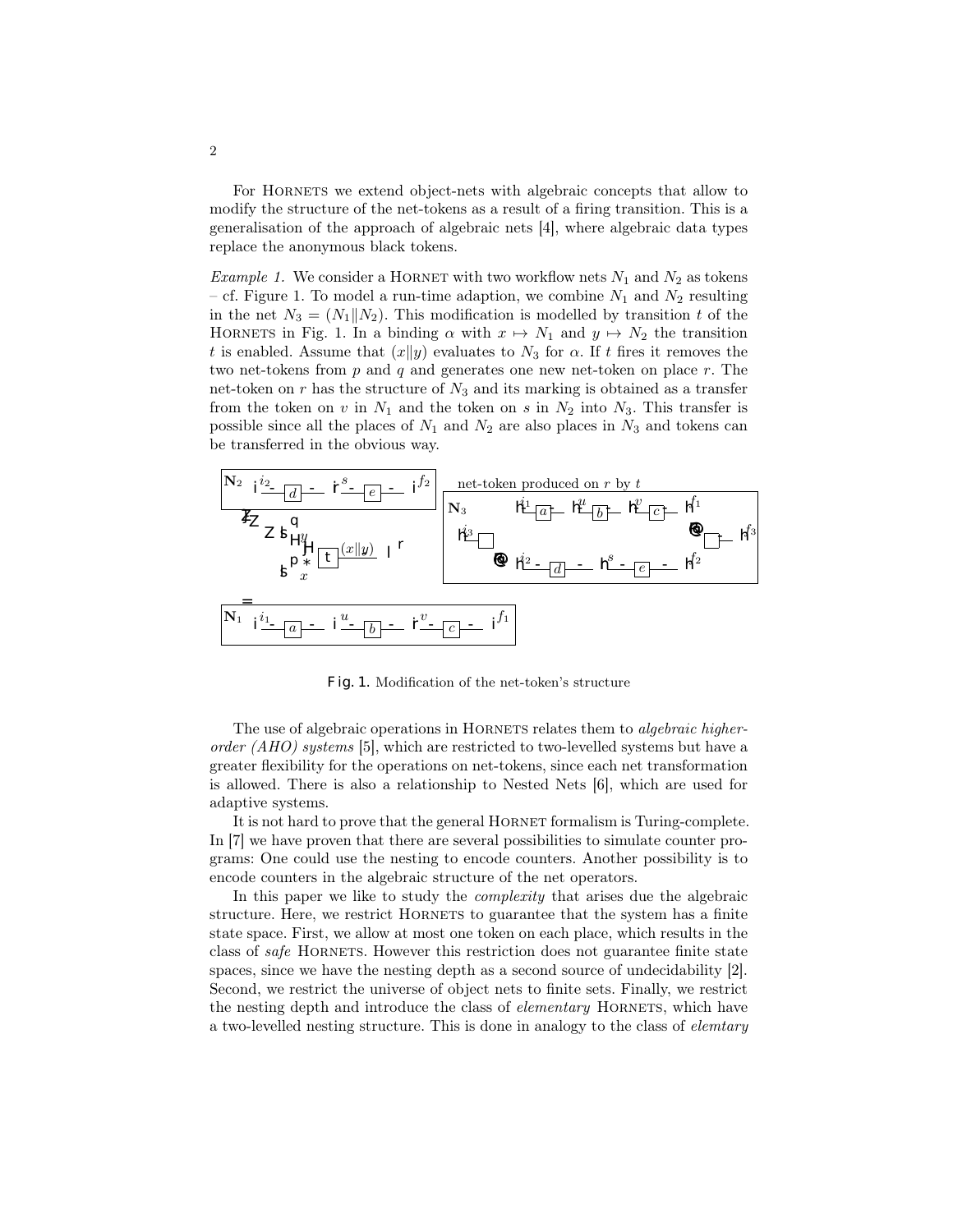*object net systems* (EOS) [1], which are the two-level specialisation of general object nets [1, 2].

If we rule out these sources of complexity the main origin of complexity is the use of algebraic transformations, which are still allowed for safe, elementary HORNETS. As a result we obtain the class of safe, elementary  $H$ ORNETS – in analogy to the class of safe Eos [8].

We have shown in [8,9] that most problems for safe EOS are PSPACEcomplete. More precisely: All problems that are expressible in LTL or CTL, which includes reachability and liveness, are PSpace-complete. This means that with respect to these problems safe Eos are no more complex than  $p/t$  nets.

In a previous publication  $[10]$  we have shown that *safe*, *elementary* HORNETS are beyond PSpace. We have shown a lower bound, i.e. that "the reachability problem requires exponential space" for safe, elementary Hornets – similarily to well known result of for *bounded*  $p/t$  nets [11]. In [12] we have shown that each elementary HORNET  $EH$  can be simulated by an Eos  $OS(G(EH))$ . Therefore, we can reduce the reachability problem for *safe*, *elementary* HORNETS to the one for safe Eos.

Unfortunaltely, the construction of the simulating Eos  $OS(G(EH))$  as given in Theorem 3 of [12] leads to an Eos that is double-exponentially larger than the HORNET  $EH$ , which establishes the fact that the reachability problem for safe, elementary HORNETS requires at most double-exponential space.

In this paper we give establish an upper bound in a more direct fashion. We will give an decision procedure which needs at most exponential space, which shows that lower and upper bound coincide.

The paper has the following structure: Section 2 defines Elementary Hornets. Since the reachability problem is known to be undecidable even for Eos, we restrict elementary HORNETS to safe ones. Safe, elementary HORNETS have finite state spaces. In Section 3 we present a decision procedure for reachability that operates within exponential space. Since we know that exponential space is also a lower bound for the problem, the algorithm is optimal. The work ends with a conclusion.

### 2 Definition of Elementary Hornets

A multiset **m** on the set D is a mapping **m** :  $D \rightarrow \mathbb{N}$ . Multisets can also be represented as a formal sum in the form  $\mathbf{m} = \sum_{i=1}^{n} x_i$ , where  $x_i \in D$ .

Multiset addition is defined component-wise:  $(\mathbf{m}_1+\mathbf{m}_2)(d) := \mathbf{m}_1(d) + \mathbf{m}_2(d)$ . The empty multiset **0** is defined as  $\mathbf{0}(d) = 0$  for all  $d \in D$ . Multiset-difference  $m_1 - m_2$  is defined by  $(m_1 - m_2)(d) := max(m_1(d) - m_2(d), 0).$ 

The cardinality of a multiset is  $|\mathbf{m}| := \sum_{d \in D} \mathbf{m}(d)$ . A multiset m is finite if  $|m| < \infty$ . The set of all finite multisets over the set D is denoted  $MS(D)$ .

Multiset notations are used for sets as well. The meaning will be apparent from its use.

Any mapping  $f: D \to D'$  extends to a multiset-homomorphism  $f^{\sharp}: MS(D) \to D'$  $MS(D')$  by  $f^{\sharp}(\sum_{i=1}^{n} x_i) = \sum_{i=1}^{n} f(x_i)$ .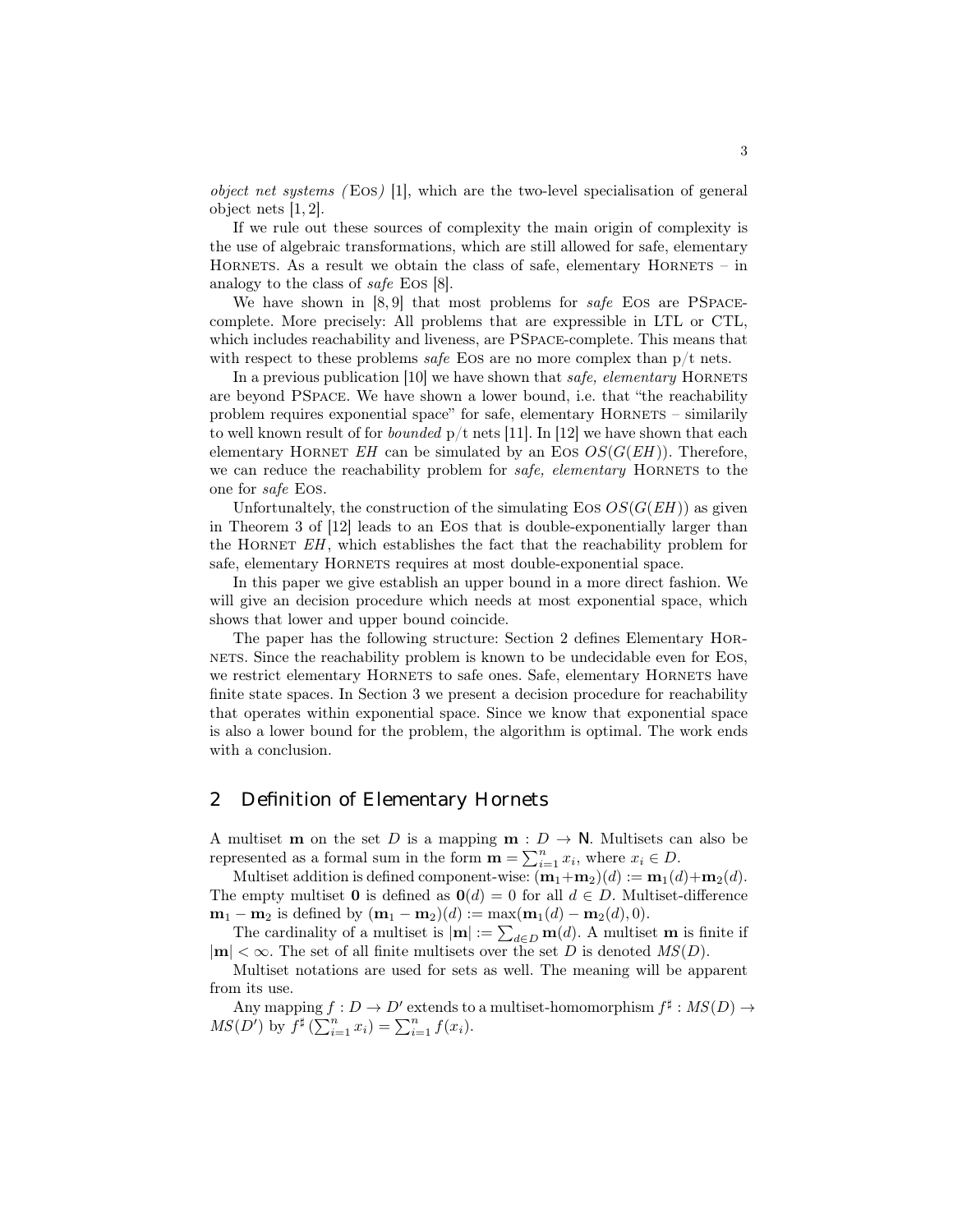A  $p/t$  net N is a tuple  $N = (P, T, \text{pre}, \text{post})$ , such that P is a set of places, T is a set of transitions, with  $P \cap T = \emptyset$ , and pre, post :  $T \to MS(P)$  are the pre- and post-condition functions. A marking of  $N$  is a multiset of places:  $\mathbf{m} \in MS(P)$ . We denote the enabling of t in marking  $\mathbf{m}$  by  $\mathbf{m} \stackrel{t}{\rightarrow}$ . Firing of t is denoted by  $\mathbf{m} \stackrel{t}{\rightarrow} \mathbf{m}'$ .

#### 2.1 Elementary Hornets (EHORNETS)

Net-Algebras We define the algebraic structure of object nets. For a general introduction of algebraic specifications cf. [13].

Let K be a set of net-types (kinds). A (many-sorted) specification  $(\Sigma, X, E)$ consists of a signature  $\Sigma$ , a family of variables  $X = (X_k)_{k \in K}$ , and a family of axioms  $E = (E_k)_{k \in K}$ .

A signature is a disjoint family  $\Sigma = (\Sigma_{k_1\cdots k_n,k})_{k_1,\cdots,k_n,k\in K}$  of operators. The set of terms of type k over a signature  $\Sigma$  and variables X is denoted  $\mathcal{T}_{\Sigma}^k(X)$ .

We use (many-sorted) predicate logic, where the terms are generated by a signature  $\Sigma$  and formulae are defined by a family of predicates  $\Psi = (\Psi_n)_{n \in \mathbb{N}}$ . The set of formulae is denoted  $PL_{\Gamma}$ , where  $\Gamma = (\Sigma, X, E, \Psi)$  is the logic structure.

Let  $\Sigma$  be a signature over K. A net-algebra assigns to each type  $k \in K$ a set  $\mathcal{U}_k$  of object nets. Each object  $N \in \mathcal{U}_k, k \in K$  net is a p/t net  $N =$  $(P_N, T_N, \textbf{pre}_N, \textbf{post}_N)$ . We identify U with  $\bigcup_{k \in K} U_k$  in the following. We assume the family  $\mathcal{U} = (\mathcal{U}_k)_{k \in K}$  to be disjoint.

The nodes of the object nets in  $\mathcal{U}_k$  are not disjoint, since the firing rule allows to transfer tokens between net tokens within the same set  $\mathcal{U}_k$ . Such a transfer is possible, if we assume that all nets  $N \in \mathcal{U}_k$  have the same set of places  $P_k$ .  $P_k$  is the place universe for all object nets of kind k. In the example of Fig. 1 the object nets  $N_1$ ,  $N_2$ , and  $N_3$  must belong to the same type since otherwise it would be impossible to transfer the markings in  $N_1$  and  $N_2$  to the generated  $N_3$ .

In general,  $P_k$  is not finite. Since we like each object net to be finite in some sense, we require that the transitions  $T_N$  of each  $N \in \mathcal{U}_k$  use only a finite subset of  $P_k$ , i.e.  $\forall N \in \mathcal{U} : |\mathbf{P}T_N \cup T_N \mathbf{P}| < \infty$ .

The family of object nets  $U$  is the universe of the algebra. A net-algebra  $(\mathcal{U}, \mathcal{I})$  assigns to each constant  $\sigma \in \Sigma_{\lambda,k}$  an object net  $\sigma^{\mathcal{I}} \in \mathcal{U}_k$  and to each operator  $\sigma \in \Sigma_{k_1\cdots k_n,k}$  with  $n>0$  a mapping  $\sigma^{\mathcal{I}}: (\mathcal{U}_{k_1}\times \cdots \times \mathcal{U}_{k_n})\to \mathcal{U}_k$ .

A net-algebra is called *finite* if  $P_k$  is a finite set for each  $k \in K$ .

Since all nets  $N \in \mathcal{U}_k$  have the same set of places  $P_k$ , which is finite for EHORNETS, there is an upper bound for the cardinality of  $\mathcal{U}_k$ .

Proposition 1 (Lemma 2.1 in [10]). For each  $k \in K$  we have  $|\mathcal{U}_k| \leq 2^{\left(2^{4|P_k|}\right)}$ .

A variable assignment  $\alpha = (\alpha_k : X_k \to \mathcal{U}_k)_{k \in K}$  maps each variable onto an element of the algebra. For a variable assignment  $\alpha$  the evaluation of a term  $t \in \mathcal{T}_{\Sigma}^{k}(X)$  is uniquely defined and will be denoted as  $\alpha(t)$ .

A net-algebra, such that all axioms of  $(\Sigma, X, E)$  are valid, is called *net-theory*.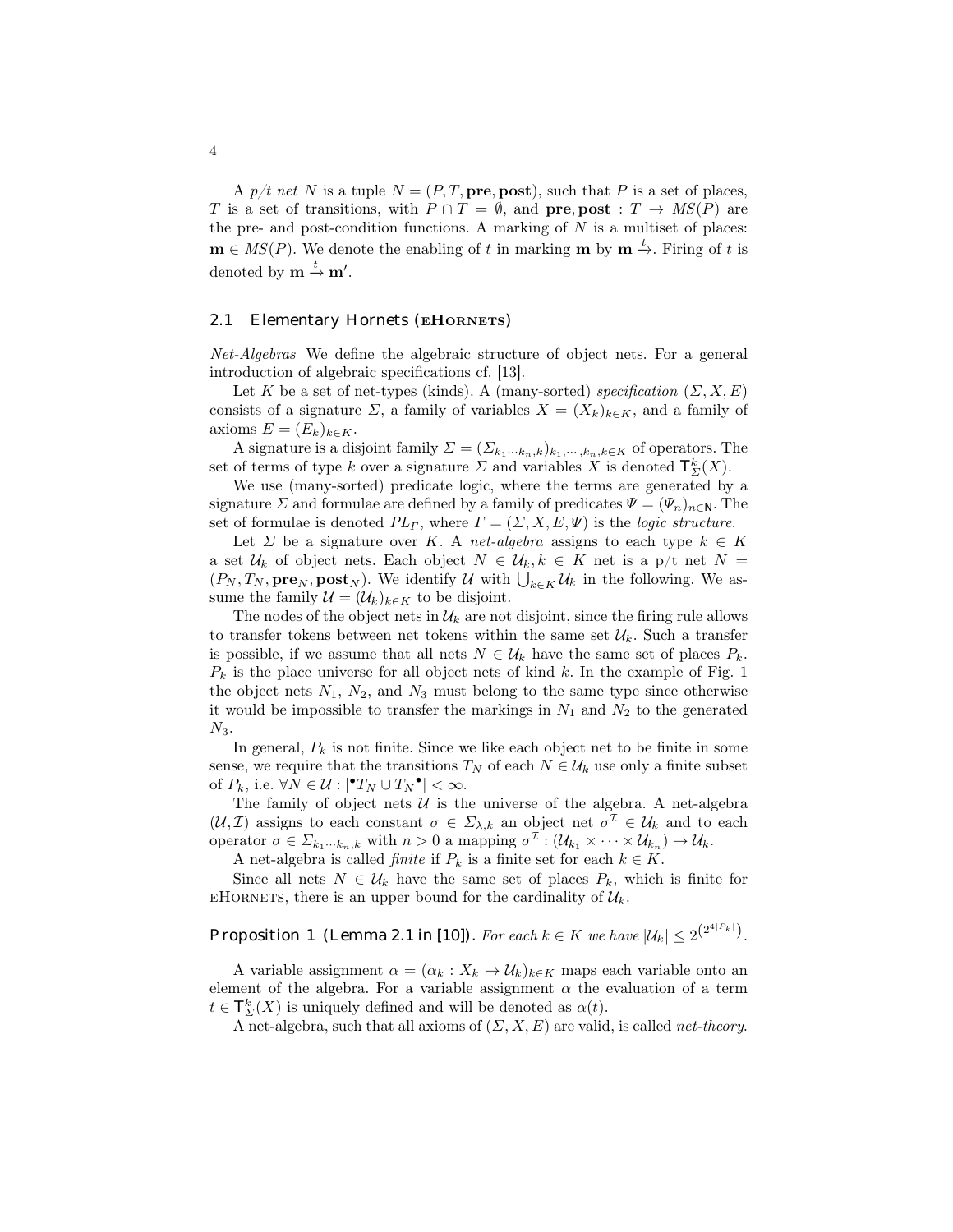Nested Markings A marking of an eHornet assigns to each system net place one or many net-tokens. The places of the system net are typed by the function  $k : \hat{P} \to K$ , meaning that a place  $\hat{p}$  contains net-tokens of kind  $k(\hat{p})$ . Since the net-tokens are instances of object nets, a marking is a nested multiset of the form:

$$
\mu = \sum_{i=1}^{n} \widehat{p}_i[N_i, M_i] \quad \text{where} \quad \widehat{p}_i \in \widehat{P}, N_i \in \mathcal{U}_{k(\widehat{p}_i)}, M_i \in MS(P_{N_i}), n \in \mathbb{N}
$$

Each addend  $\hat{p}_i[N_i, M_i]$  denotes a net-token on the place  $\hat{p}_i$  that has the structure<br>of the object net  $N_i$  and the marking  $M_i \in MS(P_{i,j})$ . The set of all neted of the object net  $N_i$  and the marking  $M_i \in MS(P_{N_i})$ . The set of all nested multisets is denoted as  $\mathcal{M}_H$ . We define the partial order  $\sqsubseteq$  on nested multisets by setting  $\mu_1 \sqsubseteq \mu_2$  iff  $\exists \mu : \mu_2 = \mu_1 + \mu$ .

The projection  $\Pi_N^{1,H}(\mu)$  is the multiset of all system-net places that contain the object-net  $N:$ <sup>1</sup>

$$
\Pi_N^{1,H}\left(\sum\nolimits_{i=1}^n \widehat{p}_i[N_i,M_i]\right) := \sum\nolimits_{i=1}^n \mathbf{1}_N(N_i) \cdot \widehat{p}_i
$$
\n(1)

where the indicator function  $\mathbf{1}_N$  is defined as:  $\mathbf{1}_N (N_i) = 1$  iff  $N_i = N$ .

Analogously, the projection  $\Pi_N^{2,H}(\mu)$  is the multiset of all net-tokens' markings (that belong to the object-net  $N$ ):

$$
\Pi_N^{2,H} \left( \sum_{i=1}^n \widehat{p}_i[N_i, M_i] \right) := \sum_{i=1}^n \mathbf{1}_k(N_i) \cdot M_i \tag{2}
$$

The projection  $\prod_{k}^{2,H}(\mu)$  is the sum of all net-tokens' markings belonging to the same type  $k \in K$ :

$$
\Pi_{k}^{2,H}\left(\mu\right) := \sum_{N\in\mathcal{U}_{k}} \Pi_{N}^{2,H}\left(\mu\right) \tag{3}
$$

Synchronisation The transitions in an HORNET are labelled with synchronisation inscriptions. We assume a fixed set of channels  $C = (C_k)_{k \in K}$ .

– The function family  $\hat{l}_{\alpha} = (\hat{l}_{\alpha}^{k})_{k \in K}$  defines the synchronisation constraints. Each transition of the system net is labelled with a multiset  $\hat{l}^k(\hat{t}) = (e_1, c_1) + (e_2, e_3)$  $\cdots + (e_n, c_n)$ , where the expression  $e_i \in \mathcal{T}_{\Sigma}^k(X)$  describes the called object net and  $c_i \in C_k$  is a channel. The intention is that  $\hat{t}$  fires synchronously with a multiset of object net transitions with the same multiset of labels. Each variable assignment  $\alpha$  generates the function  $\hat{l}_{\alpha}^{k}(\hat{t})$  defined as:

$$
\widehat{l}_{\alpha}^{k}(\widehat{t})(N) := \sum_{\substack{1 \leq i \leq n \\ \alpha(e_i) = N}} c_i \quad \text{for} \quad \widehat{l}^{k}(\widehat{t}) = \sum_{1 \leq i \leq n} (e_i, c_i) \tag{4}
$$

Each function  $\hat{l}_{\alpha}^{k}(\hat{t})$  assigns to each object net N a multiset of channels.<br>– For each  $N \in \mathcal{U}_{k}$  the function  $l_{N}$  assigns to each transition  $t \in T_{N}$  either a channel  $c \in C_k$  or  $\perp_k$ , whenever t fires without synchronisation, i.e. autonously.

<sup>&</sup>lt;sup>1</sup> The superscript  $H$  indicates that the function is used for HORNETS.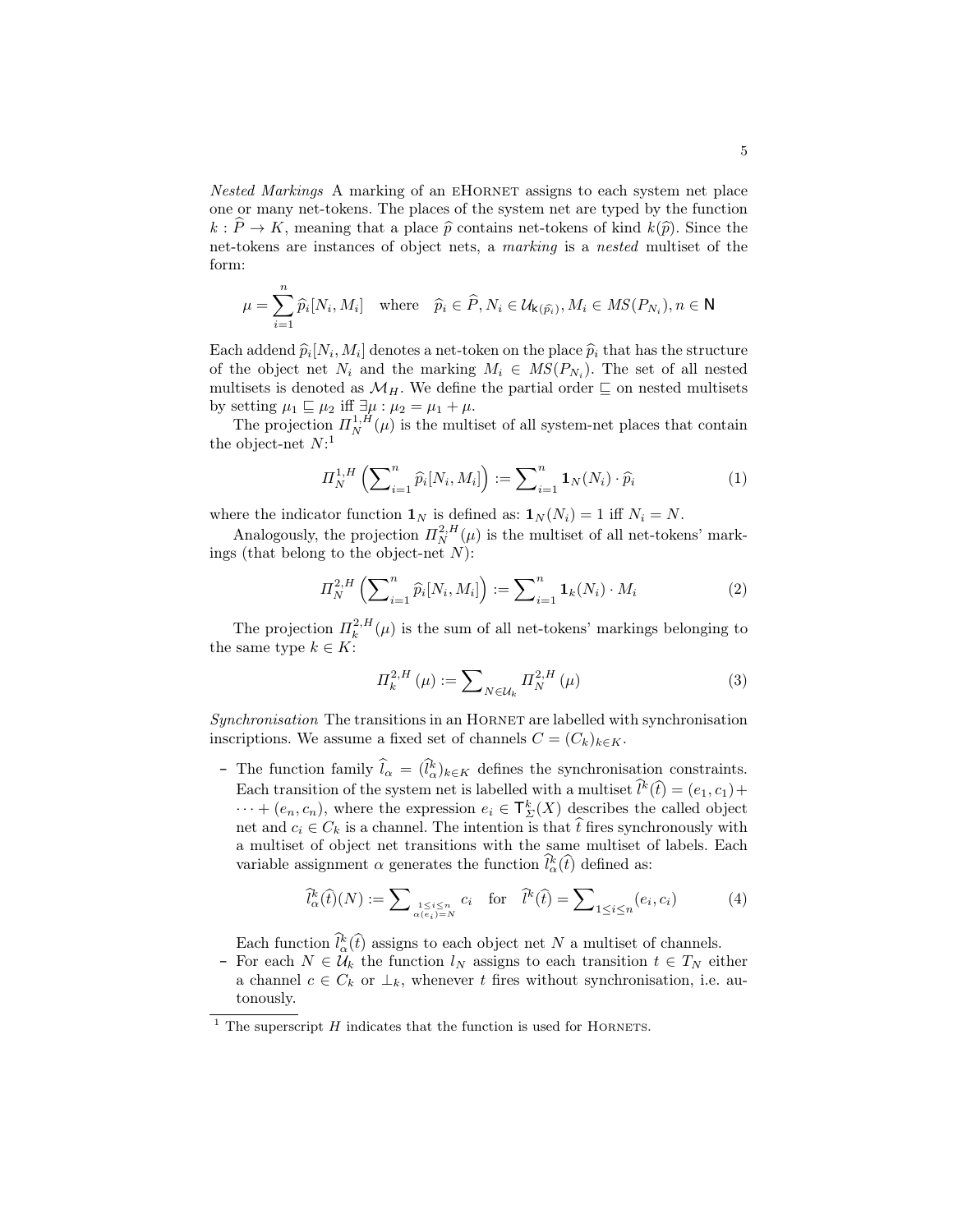System Net Assume we have a fixed logic  $\Gamma = (\Sigma, X, E, \Psi)$  and a net-theory  $(\mathcal{U}, \mathcal{I})$ . An elementary higher-order object net (EHORNET) is composed of a system net  $\hat{N}$  and the set of object nets U. W.l.o.g. we assume  $\hat{N} \notin \mathcal{U}$ . To guarantee finite algebras for EHORNETS, we require that the net-theory  $(\mathcal{U}, \mathcal{I})$  is finite, i.e. each place universe  $P_k$  is finite.

The system net is a net  $\hat{N} = (\hat{P}, \hat{T}, \textbf{pre}, \textbf{post}, \hat{G})$ , where each arc is labelled with a multiset of terms:  $\mathbf{pre}, \mathbf{post} : \widehat{T} \to (\widehat{P} \to MS(T_{\Sigma}(X))).$  Each transition is labelled by a guard predicate  $\widehat{G} : \widehat{T} \to PL_\Gamma$ . The places of the system net are typed by the function  $k : \widehat{P} \to K$ . As a typing constraint we have that each arc inscription has to be a multiset of terms that are all of the kind that is assigned to the arc's place:

$$
\mathbf{pre}(\hat{t})(\hat{p}), \quad \mathbf{post}(\hat{t})(\hat{p}) \quad \in \quad MS(\top_{\Sigma}^{k(\hat{p})}(X)) \tag{5}
$$

For each variable binding  $\alpha$  we obtain the evaluated functions  $\mathbf{pre}_{\alpha}, \mathbf{post}_{\alpha}$ :  $\widehat{T}\to (\widehat{P}\to MS(\mathcal{U}))$  in the obvious way.

Definition 1 (Elementary Hornet, EHORNET). Assume a fixed many-sorted predicate logic  $\Gamma = (\Sigma, X, E, \Psi)$ .

An elementary HORNET is a tuple  $EH = (\hat{N}, \mathcal{U}, \mathcal{I}, k, l, \mu_0)$  such that:

- 1.  $\widehat{N}$  is an algebraic net, called the system net.
- 2.  $(\mathcal{U}, \mathcal{I})$  is a finite net-theory for the logic  $\Gamma$ .
- 3.  $k : \widehat{P} \to K$  is the typing of the system net places.
- 4.  $l = (\hat{l}, l_N)_{N \in \mathcal{U}}$  is the labelling.
- 5.  $\mu_0 \in \mathcal{M}_H$  is the initial marking.

#### 2.2 Events and Firing Rule

The synchronisation labelling generates the set of system events  $\Theta$ : The labelling introduces three cases of events:

1. Synchronised firing: There is at least one object net that has to be synchronised, i.e. there is a N such that  $\widehat{l(t)}(N)$  is not empty.

Such an event is a pair  $\theta = \hat{t}^{\alpha}[\vartheta]$ , where  $\hat{t}$  is a system net transition,  $\alpha$ is a variable binding, and  $\vartheta$  is a function that maps each object net to a multiset of its transitions, i.e.  $\vartheta(N) \in MS(T_N)$ . It is required that  $\hat{t}$  and  $\vartheta(N)$ have matching multisets of labels, i.e.  $\widehat{l}(t)(N) = l_N^{\sharp}(\vartheta(N))$  for all  $N \in \mathcal{U}$ . (Remeber that  $l_N^\sharp$  denotes the multiset extension of  $l_N.)$ 

The intended meaning is that  $\hat{t}$  fires synchronously with all the object net transitions  $\vartheta(N), N \in \mathcal{U}$ .

2. System-autonomous firing: The transition  $\hat{t}$  of the system net fires autonomously, whenever  $l(t)$  is the empty multiset 0. We consider system-autonomous firing as a special case of synchronised firing

generated by the function  $\vartheta_{id}$ , defined as  $\vartheta_{id}(N) = 0$  for all  $N \in \mathcal{U}$ .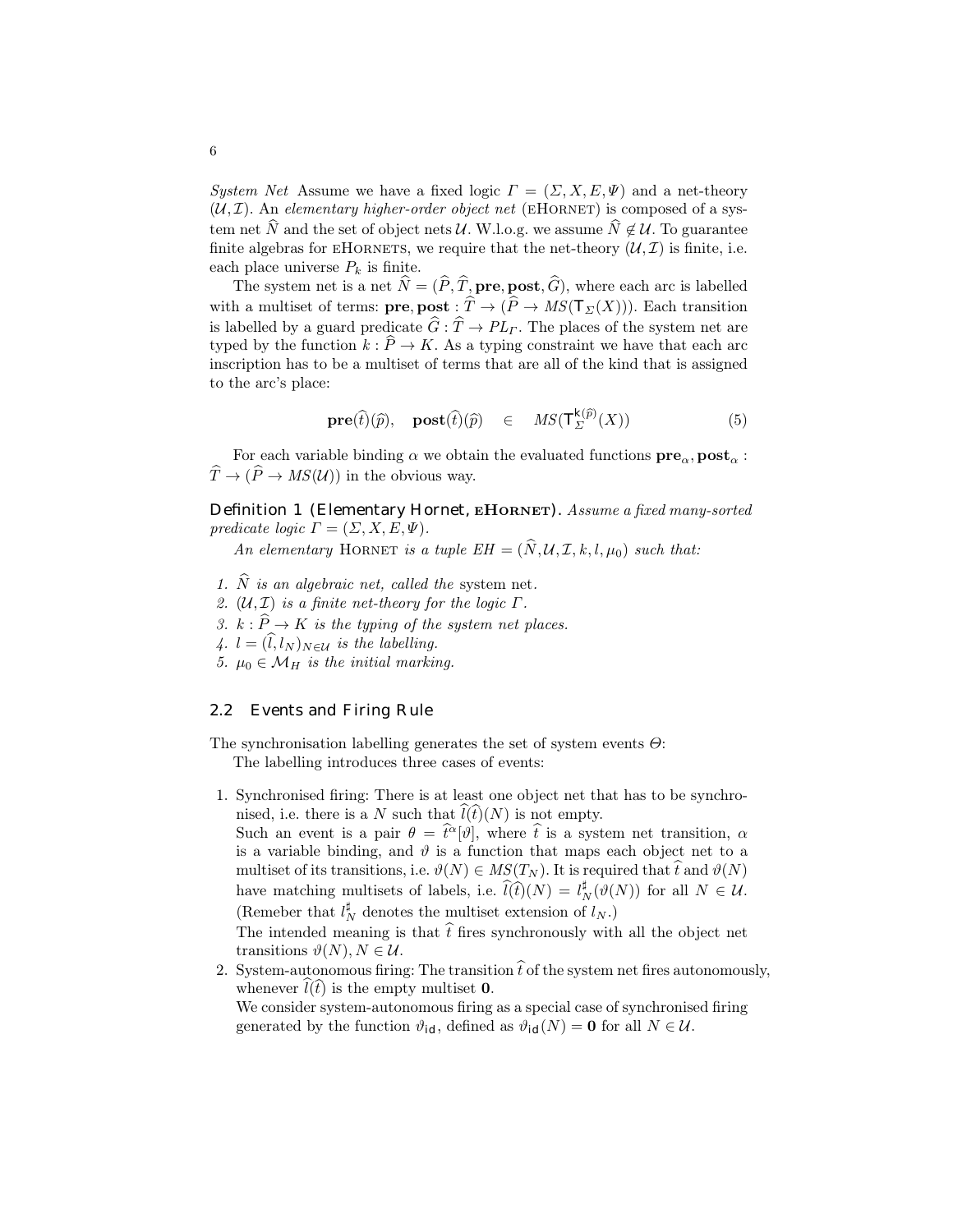3. Object-autonomous firing: An object net transition  $t$  in  $N$  fires autonomously, whenever  $l_N(t) = \perp_k$ .

Object-autonomous events are denoted as  $id_{\widehat{p},N}[\vartheta_t]$ , where  $\vartheta_t(N') = \{t\}$ if  $N = N'$  and 0 otherwise. The meaning is that in object net N fires t autonomously within the place  $\hat{p}$ .

For the sake of uniformity we define for an arbitrary binding  $\alpha$ :

$$
\mathbf{pre}_\alpha(id_{\widehat{p},N})(\widehat{p}')(N')=\mathbf{post}_\alpha(id_{\widehat{p},N})(\widehat{p}')(N')=\begin{cases}1 & \text{ if } \widehat{p}'=\widehat{p}\wedge N'=N\\0 & \text{ otherwise.}\end{cases}
$$

The set of all events generated by the labelling  $l$  is  $\Theta_l := \Theta_1 \cup \Theta_2$ , where  $\Theta_1$ contains synchronous events (including system-autonomous events as a special case) and  $\Theta_2$  contains the object-autonomous events:

$$
\Theta_1 := \left\{ \widehat{\tau}^{\alpha}[\vartheta] \quad |\ \forall N \in \mathcal{U} : \widehat{l}_{\alpha}(\widehat{t})(N) = l_N^{\sharp}(\vartheta(N)) \right\} \n\Theta_2 := \left\{ id_{\widehat{p},N}[\vartheta_t] \mid \widehat{p} \in \widehat{P}, N \in \mathcal{U}_{k(\widehat{p})}, t \in T_N \right\}
$$
\n(6)

Firing Rule A system event  $\theta = \hat{\tau}^{\alpha}[\vartheta]$  removes net-tokens together with their individual internal markings. Firing the system replaces a nested multiset  $\lambda \in M_{\tau}$ individual internal markings. Firing the event replaces a nested multiset  $\lambda \in \mathcal{M}_H$ that is part of the current marking  $\mu$ , i.e.  $\lambda \subseteq \mu$ , by the nested multiset  $\rho$ . The enabling condition is expressed by the *enabling predicate*  $\phi_{EH}$  (or just  $\phi$  whenever EH is clear from the context):

$$
\phi_{EH}(\hat{\tau}^{\alpha}[\vartheta], \lambda, \rho) \iff \forall k \in K : \n\forall \hat{p} \in k^{-1}(k) : \forall N \in \mathcal{U}_k : \Pi_N^{1,H}(\lambda)(\hat{p}) = \mathbf{pre}_{\alpha}(\hat{\tau})(\hat{p})(N) \land \n\forall \hat{p} \in k^{-1}(k) : \forall N \in \mathcal{U}_k : \Pi_N^{1,H}(\rho)(\hat{p}) = \mathbf{post}_{\alpha}(\hat{\tau})(\hat{p})(N) \land \n\Pi_k^{2,H}(\lambda) \ge \sum_{N \in \mathcal{U}_k} \mathbf{pre}_N^{\sharp}(\vartheta(N)) \land \n\Pi_k^{2,H}(\rho) = \Pi_k^{2,H}(\lambda) + \sum_{N \in \mathcal{U}_k} \mathbf{post}_N^{\sharp}(\vartheta(N)) - \mathbf{pre}_N^{\sharp}(\vartheta(N))
$$

The predicate  $\phi_{EH}$  has the following meaning: Conjunct (1) states that the removed sub-marking  $\lambda$  contains on  $\hat{p}$  the right number of net-tokens, that are removed by  $\hat{\tau}$ . Conjunct (2) states that generated sub-marking  $\rho$  contains on  $\hat{p}$ the right number of net-tokens, that are generated by  $\hat{\tau}$ . Conjunct (3) states that the sub-marking  $\lambda$  enables all synchronised transitions  $\vartheta(N)$  in the object N. Conjunct  $(4)$  states that the marking of each object net N is changed according to the firing of the synchronised transitions  $\vartheta(N)$ .

Note, that conjunct (1) and (2) assures that only net-tokens relevant for the firing are included in  $\lambda$  and  $\rho$ . Conditions (3) and (4) allow for additional tokens in the net-tokens.

For system-autonomous events  $\hat{t}^{\alpha}[\vartheta_{id}]$  the enabling predicate  $\phi_{EH}$  can be simplified further: Conjunct (3) is always true since  $pre_N(\vartheta_{id}(N)) = 0$ . Conjunct (4) simplifies to  $\Pi_k^{2,H}(\rho) = \Pi_k^{2,H}(\lambda)$ , which means that no token of the object nets get lost when a system-autonomous events fires.

Analogously, for an object-autonomous event  $\hat{\tau}[\vartheta_t]$  we have an idle-transition  $\hat{\tau} = id_{\hat{p},N}$  and  $\hat{\theta} = \theta_t$  for some t. Conjunct (1) and (2) simplify to  $\Pi_{N'}^{1,H}(\lambda) =$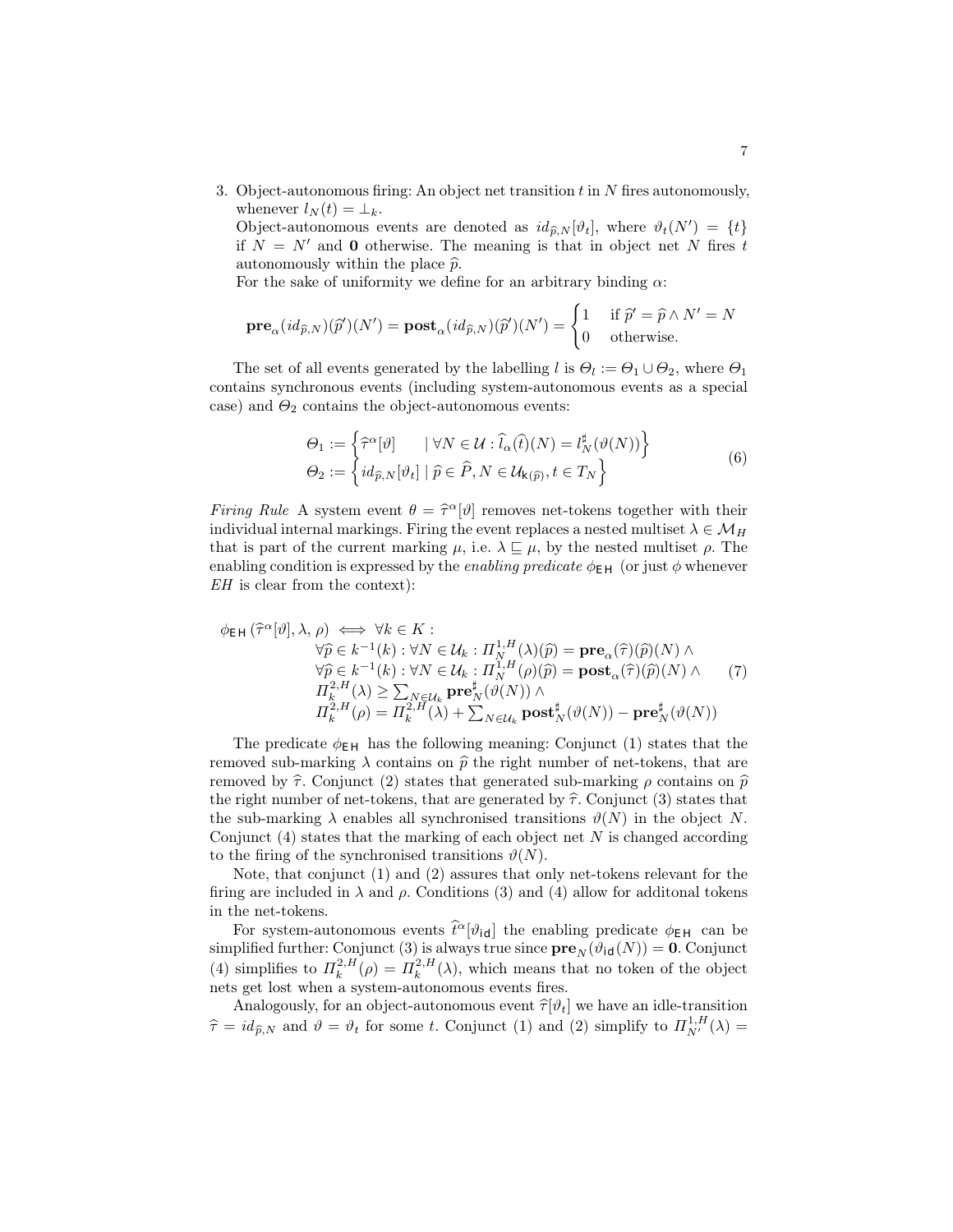$\widehat{p} = \Pi_{\mathcal{N}}^{1,H}(\rho)$  for  $\mathcal{N}' = \mathcal{N}$  and to  $\Pi_{\mathcal{N}'}^{1,H}(\lambda) = \mathbf{0} = \Pi_{\mathcal{N}'}^{1,H}(\rho)$  otherwise. This means that  $\lambda = \widehat{p}[M], M$  enables t, and  $\rho = \widehat{p}[M - \mathbf{pre}_N(t) + \mathbf{post}_N(t)].$ 

Definition 2 (Firing Rule). Let EH be an EHORNET and  $\mu, \mu' \in \mathcal{M}_H$  markings.

- The event  $\hat{\tau}^{\alpha}[\vartheta]$  is enabled in  $\mu$  for the mode  $(\lambda, \rho) \in \mathcal{M}_{H}^{2}$  iff  $\lambda \subseteq \mu \wedge$  $\phi_{EH}(\widehat{\tau}[\vartheta],\lambda,\rho)$  holds and the guard  $\widehat{G}(\widehat{t})$  holds, i.e.  $E \models_{\mathcal{I}}^{\alpha} \widehat{G}(\widehat{\tau})$ .
- $An event \hat{\tau}^{\alpha}[\vartheta] that is enabled in  $\mu$  can fire denoted  $\mu \xrightarrow{\hat{\tau}^{\alpha}[\vartheta](\lambda,\rho)} \mu'.$$
- The resulting successor marking is defined as  $\mu' = \mu \lambda + \rho$ .

Note, that the firing rule has no a-priori decision how to distribute the marking on the generated net-tokens. Therefore we need the mode  $(\lambda, \rho)$  to formulate the firing of  $\hat{\tau}^{\alpha}[\vartheta]$  in a functional way.

### 3 Reachability for **HORNETS**

In the following we study the complexity of the reachability problem for safe eHornets.

A HORNET is safe iff each place  $\hat{p}$  in the system net carries at most one token and each net-token carries at most one token on each place p in all reachable markings  $\mu$ . Since we are interested in safe HORNETS in the following, we do not use arc weights greater than 1.

Proposition 2 (Lemma 3.1 [10]). A safe EHORNET has a finite reachability set. There are at most  $(1+2^{(2^{4m})}\cdot 2^m)^{|P|}$  different markings, where m is the maximum of all  $|P_k|$ .

The huge number of object nets in the set  $\mathcal{U}_k$  of object nets and reachable markings (cf. Prop. 2) leads to the following result.

Proposition 3 (Theorem 5.1 in [10]). The reachability problem for safe eHornets requires at least exponential space.

The proof we have given in [10] is similar to the heart of Lipton's famous result. In  $[10]$  we simulate a counter program C by a safe EHORNET EH of size  $O(poly(|C|))$ . Thus we know that a question about a counter program C translates into a question about  $EH$ . When C needs  $2^{|A|}$  space for the counters, translates into a question about  $E H$ . When C needs  $2^{N-1}$  space for the counters,<br>we have that  $EH$  needs  $2^{N-1}$  space for the corresponding question, where n is the order of the polynom  $poly(|C|)$ .

In [12] we have given a reduction of the reachability problem for safe eHor-NETS to that of safe EOS. We have shown, that for a safe EHORNET  $EH$  the simulating Eos  $OS(EH)$  is safe, too. Since we know that the reachability problem for safe Eos is PSpace-complete [8], we can use the simulating Eos to decide the reachability problem for EH. We have shown that the simulating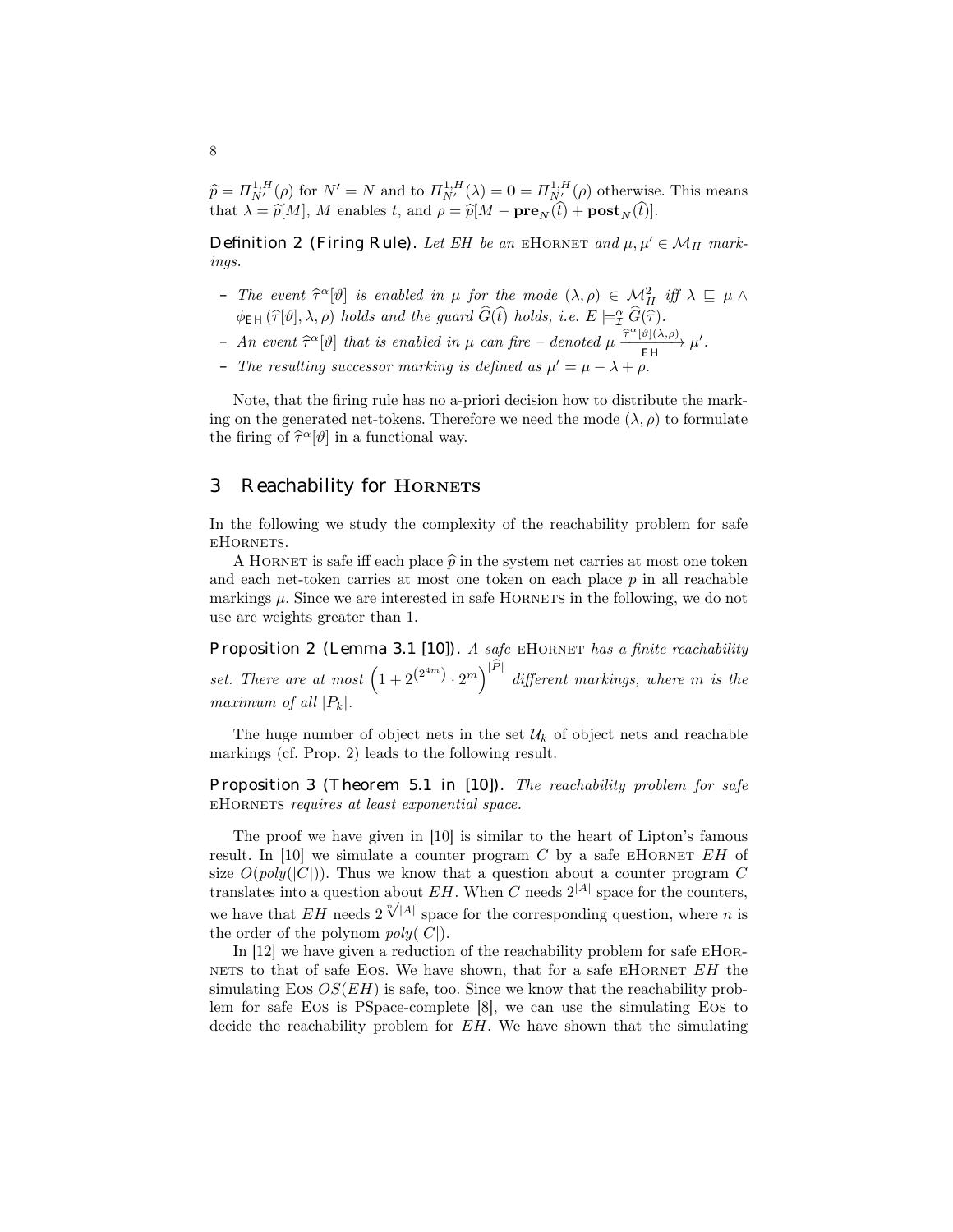Eos  $OS(G(EH))$  increases double-exponentially in size. Let m be the maximum of all  $|P_k|$ . Then, we obtain a space complexity of:

$$
POLY \left( 2^{O\left(2^{4m}\right)} \right) = 2^{POLY \cdot O\left(2^{4m}\right)} = 2^{2^{O(m)}}
$$

Proposition 4 (Theorem 3 in [12]). The reachability problem ReachseH for safe EHORNETS is in  $DSpace(2^{2^{O(m)}})$ .

This implies quite a big gap between the lower bound (exponential space) and the upper bound resulting from the simulation (double-exponential space).<sup>2</sup> Fortunately, simulation is not the only way to obtain an upper complexity bound. In the following we give a more direct approach with a better complexity. As a first step we give a non-deterministic algorithm to decide reachability of  $\mu_1$ .

In the following, we assume that all evaluations of terms and predicates need at most  $2^{O(m)}$  bits.

Lemma 1. There exists a non-determistic algorithm that decides the reachability problem Reach<sub>seH</sub> for safe EHORNETS within exponential space: Reach<sub>seH</sub>  $\in$  $NSpace(2^{O(m)})$ , where m is the maximum of all  $|P_k|$ .

Proof. The main idea of the following algorithm is to guess a firing sequence  $\mu_0 \stackrel{\theta_1}{\longrightarrow} \mu_1 \stackrel{\theta_2}{\longrightarrow} \cdots \stackrel{\theta_n}{\longrightarrow} \mu_n = \mu^*$ , where  $\mu^*$  is the marking to be tested for reachability.

By Prop. 2 we know we have at most  $2^{O(2^m)}$  different markings in the safe Hornet. Therefore, we can safely cut off the computation after  $2^{2^{O(m)}}$  steps – whenever  $\mu^*$  is reachable it is reachable by a firing sequence without loops.

```
function reach(EH: EH \cap RNET, \mu^*: \text{Marking}): boolean is
 c := 2^{2^{O(m)}}\mu := \mu_0found := (\mu = \mu^*)while ¬found \land c > 0 do
       choose non-deterministically an event \hat{t}^{\alpha}[\vartheta](\lambda,\rho)if \mu \xrightarrow[E]{\widehat{t}^{\alpha}(\lambda,\rho)} then
            \mu := \mu - \lambda + \rho \quad \textrm{ // the resulting successor marking}c := c - 1found := (\mu = \mu^*)else
             return false
end while
return found
```
<sup>&</sup>lt;sup>2</sup> This was to expect, since we have a long 'chain' of "recycled" techniques: the simulating Eos  $OS(G(EH))$  and the PSpace algorithm for Eos.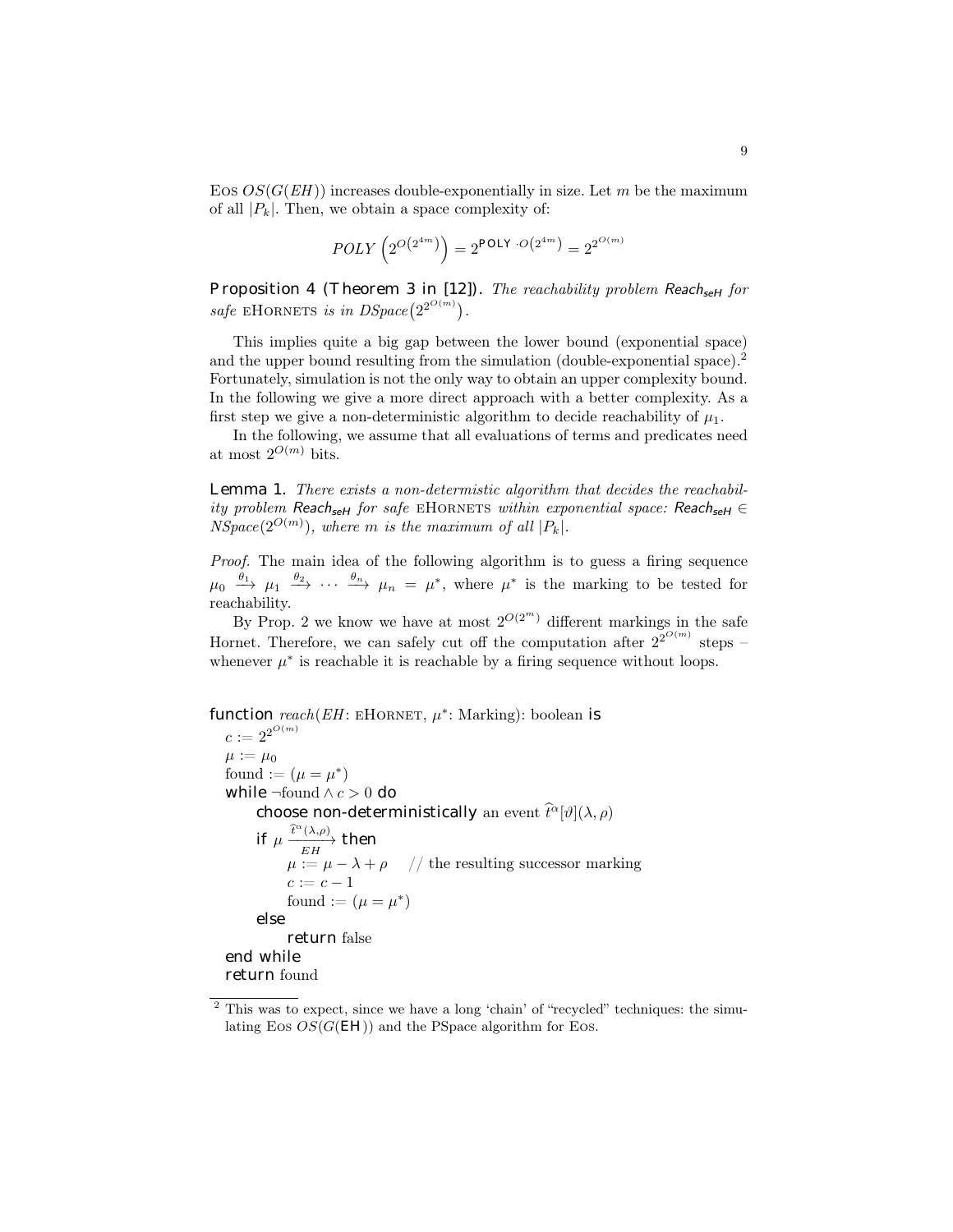In each step  $\mu_i \xrightarrow{\theta_i} \mu_{i+1}$  we choose non-deterministically some event  $\theta_i$ .

How much space is needed to store an event? Note, that each common set of places  $P_k$  is finite for EHORNETS. Each possible transition  $t$  chooses a subset of  $P_k$  for the preset  $\bullet t$  and another subset for the postset  $t^{\bullet}$ . We identify t with the pair ( $\mathbf{e}^{\bullet}t, t^{\bullet}$ ). A transition is an element from  $T_k := \mathcal{P}(P_k) \times \mathcal{P}(P_k)$ . We have  $|T_k| = 2^{|P_k|} \cdot 2^{|P_k|} = (2^{|P_k|})^2 = 2^{2|P_k|}$  different transitions.

To each transition  $t \in T_N$ ,  $N \in \mathcal{U}_k$  the partial function  $l_N$  assigns either a channel  $c \in C_k$  or  $\perp_k$ .

The set of labelled transitions is  $LT_k := T_k \times (C_k \cup \{\perp_k\})$  and we have  $|LT_k| = |T_k \times (C_k \cup {\{\perp_k\}})| = 2^{2|P_k|} \cdot (|C_k| + 1)$  different labelled transitions.

We cannot use more channels than we have transitions in the object net, i.e. we could use at most  $|T_k| \leq 2^{2|P_k|}$  different channels from  $C_k \cup \{\perp_k\}$ . Thus, we have:

$$
|LT_k| = 2^{2|P_k|} \cdot (|C_k| + 1) \le 2^{2|P_k|} \cdot 2^{2|P_k|} \le 2^{4|P_k|}
$$

Now we can quantify the amount of space needed for the event  $\theta$ :

- 1. We select some system net transition  $\hat{t}$ .
- 2. We guess a variable binding  $\alpha$ . For each variable in  $var(\hat{t})$  of kind k we select some object net from the universe  $\mathcal{U}_k$ . We have  $\mathcal{U}_k$ ||var(t͡)|  $\leq 2^{(|var(\hat{t})| \cdot 2^{4m})}$ candidates for the obejct net. Each choice needs  $\log (|var(\hat{t})| \cdot 2^{4m}) \in 2^{O(m)}$ bits of space. (Compared to the other aspects, the variable binding  $\alpha$  uses a major part of the space needed.)
- 3. For each kind k we have the multiset of channels  $\hat{l}_{\alpha}^{k}(\hat{t})$  to synchronise with. Whenever  $\hat{l}_{\alpha}^{k}(\hat{t})(N)$  is not the empty multiset **0**, then we have to select a multiset of transitions from  $T_N$ ) (with corresponding channel inscriptions). The number of channels used is  $[\hat{l}_{\alpha}^{k}(\hat{t})]$ . For each of these  $[\hat{l}_{\alpha}^{k}(\hat{t})]$  channels we have non-deteministically select one labelled object net transition from the set  $LT_k$ . We have at most

$$
\prod_{k \in K} |LT_k|^{|\hat{l}_{\alpha}^k(\hat{t})|} \le \left(2^{4 \cdot |P_k|}\right)^{|\hat{l}_{\alpha}^k(\hat{t})|} = 2^{\left(\sum_{k \in K} |\hat{l}_{\alpha}^k(\hat{t})| \cdot 4 \cdot |P_k|\right)} \in 2^{O(m)}
$$

different choices for the synchronisation partner and therefore at most  $2^{O(m)}$ different synchronisation functions  $\vartheta$ .

- 4. We check whether  $\hat{t}$  and  $\vartheta(N)$  have matching multisets of labels, i.e.  $\hat{l}(\hat{t})(N) =$  $l_N^{\sharp}(\vartheta(N))$  for all  $N \in \mathcal{U}$ .
- 5. We guess a mode  $(\lambda, \rho)$ . Since we consider safe HORNETS the choice for  $\lambda$ is unique, since there is at most one net-token on each place, which implies that whenever an event  $\hat{t}^{\alpha}[\vartheta]$  is enabled, then  $\lambda$  is uniquely determined. For the multiset  $\rho$ , we use the fact that for each place in the object net N we have at most one token to distribute over all generated net-tokes. For each net N we select one of the net-tokens generated in the postset, i.e. on the places  $t^{\bullet} \cap d^{-1}(N)$ .

Since  $|t^{\bullet} \cap d^{-1}(N)| =: c$  is constant, we have at most  $c^{|P_N|} \in 2^{O(|P_N|)} = 2^{O(m)}$ different modes.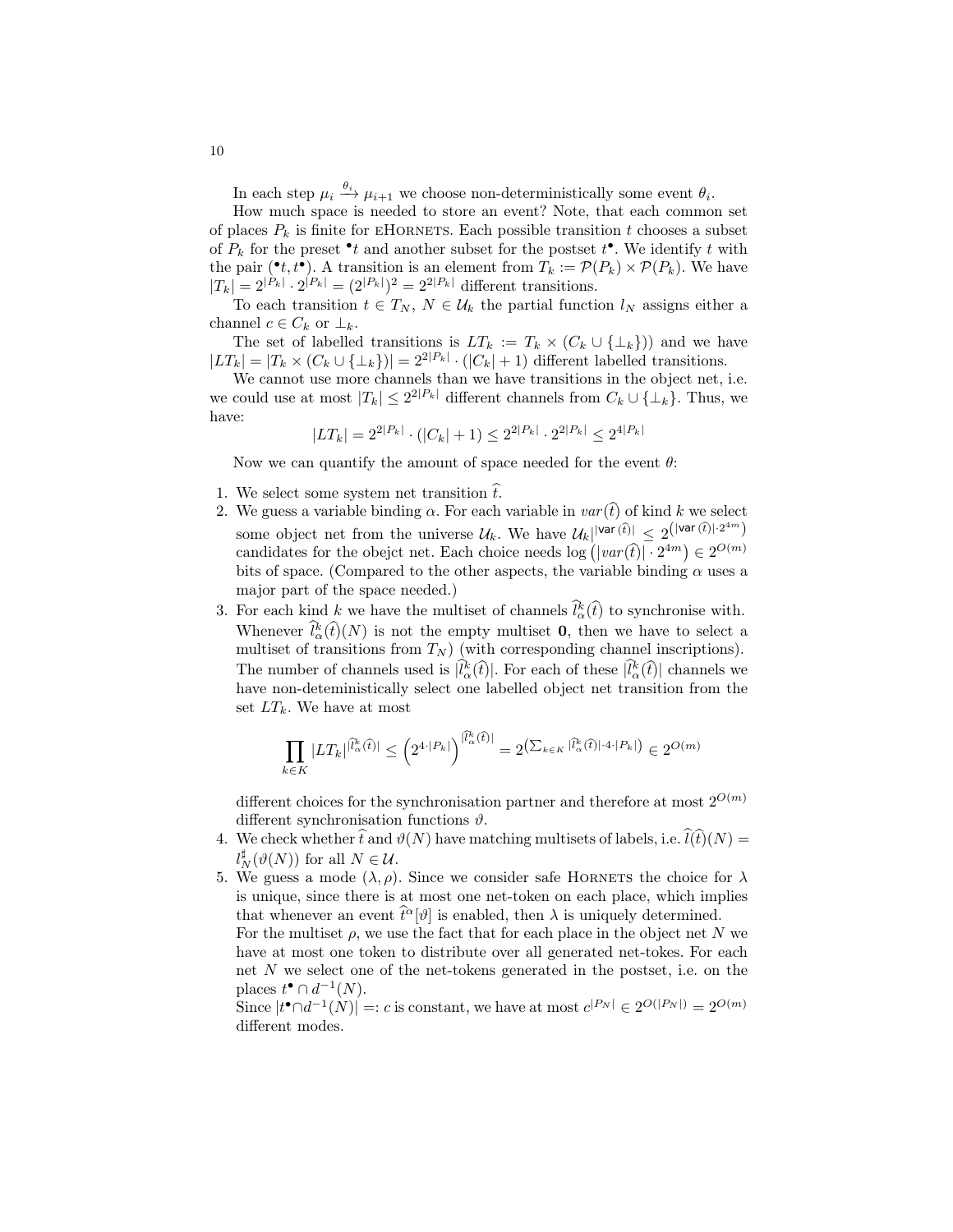All these choices need at most  $2^{O(m)}$  bits of space.

We then check whether the event is enable, i.e. whether  $\mu \xrightarrow{\hat{t}^{\alpha}(\lambda,\rho)}$  holds.

- 1. We test  $\alpha \sqsubseteq \mu$ . This holds iff  $\exists \mu'': \mu = \alpha + \mu''$ . Since  $\alpha$  and  $\mu$  are known, this can be tested by 'tagging' all addends from  $\alpha$  in  $\mu$ , which needs at most  $2^{O(m)}$  bits.
- 2. We evaluate the guard predicate  $\widehat{G}(\widehat{t})$ .
- 3. The resulting successor marking is defined as  $\mu' = \mu \lambda + \rho$ . Here,  $\mu \lambda$  are those addends, that have not been tagged. Adding  $\rho$  needs at most  $2^{O(m)}$ bits.

Since we have at most  $2^{2^{O(m)}}$  different reachable markings, the markings  $\mu_0$ ,  $\mu_1$ ,  $\mu$ , and  $\mu'$  are storable in  $2^{O(m)}$  bits. The counter c is storable in  $2^{O(m)}$  bits, too. Therefore, the whole algorithm needs at most  $2^{O(m)}$  bits of space to decide reachability for EHORNETS.  $qed.$ 

We use a well known fact about non-deterministic space complexity:

Theorem 1 (Savitch). For each place constructible function  $s(n) \geq log(n)$  we have  $NSpace(s(n)) \subseteq DSpace(s^2(n))$ .

Now we use the technique of Savitch to construct a deterministic algorithm from the non-determistic algorithm above.

Theorem 2. The reachability problem Reach<sub>seH</sub> for safe EHORNETS can be solved within exponential space:  $\text{Reach}_{\text{self}} \in \text{DSpace}(2^{O(m)})$ .

*Proof.* We known by Lemma 1 that  $\text{Reach}_{\text{self}} \in NSpace(2^{O(m)})$ .

From Savitch's Theorem we obtain that Reach<sub>seH</sub>  $\in DSpace((2^{O(m)})^2) =$  $DSpace\left(2^{2 \cdot O(m)}\right) = DSpace\left(2^{O(m)}\right)$ .  $\qquad \qquad \text{qed.}$ 

## 4 Conclusion

In this paper we studied the subclass of safe EHORNETS. While reachability is PSpace-complete for safe Eos, we obtain that the reachability problem for safe eHornets requires at leats exponential space.

Our result here tightens a previous result for the upper bound of reachability. [12] establishes a double exponential space complexity using a simple reduction technique. Here, we have shown that exponential space is sufficient, i.e. upper and lower bound are equal.

We like to emphasise that the power of safe EHORNETS is only due to the transformations of the net-algebra, since all other sources of complexity (nesting, multiple tokens on a place, etc.) have been ruled out by the restriction of safeness and elementariness.